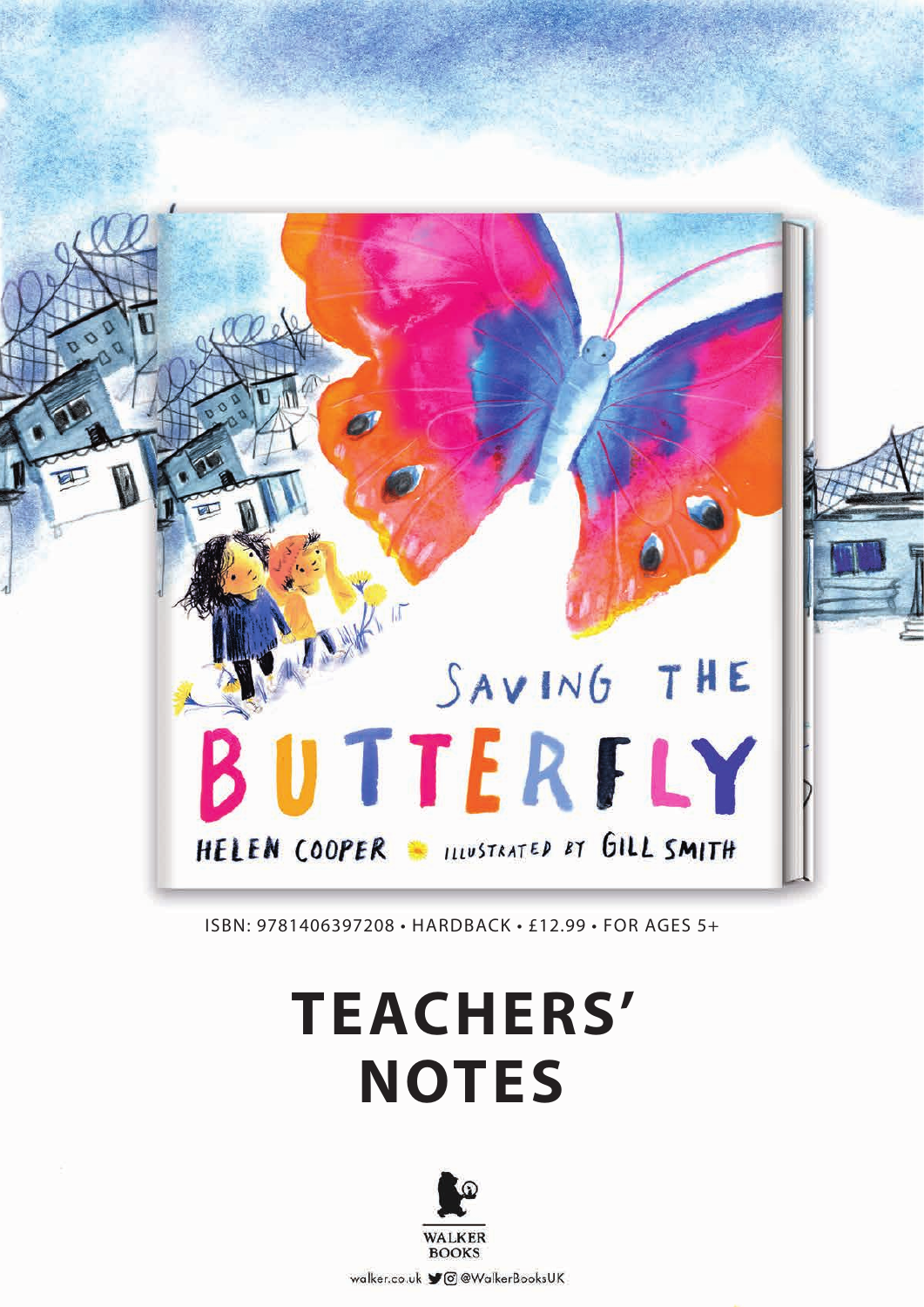#### **TEACHERS' NOTES FOR**

# $SAVING THE$ BUTTERFLY HEIEN COOPER INVITANTED BY GILL SMITH

**These notes have been written by the teachers at the CLPE to provide schools with ideas to develop comprehension and cross-curricular activities around this text. They build on our work supporting teachers to use quality texts throughout the reading curriculum. They encourage a deep reading of and reflection on the text, which may happen over a series of reading sessions, rather than in just one sitting. We hope you find them useful.**

**These notes have been written with children in KS2 in mind but you will need to differentiate discussions and activities alongside the age and experience of your own children.**

#### **Before Reading:**

 This book explores themes of bereavement and loss and refugee experience. Teachers will need to read through this book and the notes carefully and decide if it is suitable to share with their own children in the ways suggested. It might be explored differently to support children who have suffered similar experiences, perhaps 1:1 or in smaller groups with trusted peers or in less depth. Children often find it less threatening to share their own experiences through those of a character in the fictional world.



 Before sharing the book with the children, gauge their knowledge about butterflies. Share some images of different coloured butterflies and/or some video clips of butterflies flying; resting on leaves and pollinating flowers. Give children a thought bubble and ask them to record as many words as they want that are associated with butterflies. Children can share these ideas and what it could suggest to them about what a butterfly symbolises. Encourage children to think of more abstract responses – butterfly as a symbol of new life, hope, beauty, freedom etc…

#### **Reading aloud and key talking points:**

 Share the front cover of the book with the children, **concealing the title**, and encourage them to focus on the illustration. What can you see happening on the front cover? Why do you think the children are holding hands? What might they be thinking or feeling? What do you think the title of the book might be? Explore the children's initial ideas and encourage them to support their ideas by referring to the images. What do you notice about the use of colour in this illustration? Who is looking at whom? Where is your eye led as you look at this illustration? How would you describe the movement and energy in the illustration? How does it make you feel? Encourage children to consider how much space the butterfly has on the book cover in comparison to the two children and the background scene. What do you think the illustrator is trying to do by giving the butterfly centre stage? What idea/impression do you think the author asked the illustrator to convey? Give children time to discuss their ideas with each other and invite them to share with the wider group. These ideas could be scribed by the adult in a class reading journal to be revisited later.



Saving the Butterfly Teachers' Notes © The Centre for Literacy in Primary Education Illustrations © Gill Smith 2022

You may use this teaching resource freely in your school but it cannot be commercially published or reproduced walker.co.uk **or used for anything other than educational purposes without the express permission of CLPE.**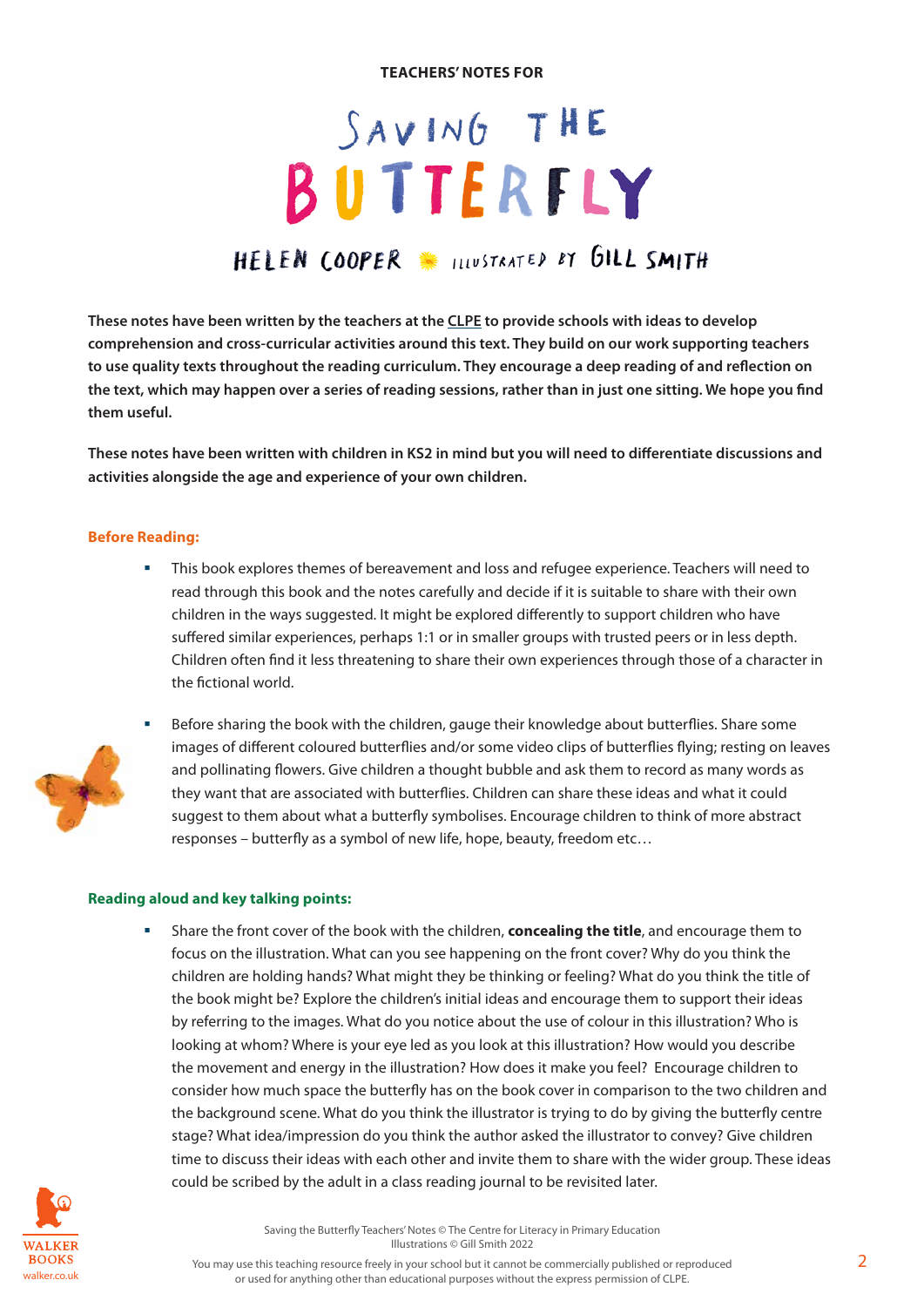- Now reveal the title of the text, '*Saving the Butterfly*.' *Are you surprised by the title? Did you think the children needed to be saved or the butterfly?* Explore the idea that the butterfly looks free, flying in the sky whereas the children are standing in front of a sombre, prison-like background. *Why might the butterfly need to be saved?* Depending on the age of the children pose the question, *What does 'needing to be saved' actually mean?*
- Look back again at the title and illustration together again. What type of story are you expecting now? Focus on the facial expressions of the two children. What expression has the illustrator conveyed? What has just happened? Where are the children? What are the children thinking? What do you think their next steps will be? These responses could be recorded on speech bubbles to be revisited later. Explore the details in the illustration that provide information about the story setting. Discuss with children whether they have seen anywhere like this before in real life or in other stories and how it would impact on the children in the illustration.
- If possible, take children into a large open space (hall or playground would be ideal) and group them in pairs. Ask the children to take the position of the two children from the front cover. Allow children time to think about their position, body language and facial expressions. Some children may wish to share their thoughts and feelings in role as the characters from the book cover. Explain to the children that you will represent the butterfly. As you move around the pairs of children, support the children to articulate their feelings and reactions. *What is the connection between the children and the butterfly?*
- Support children by recasting incomplete utterances and introducing some response stems such as:
	- $\circ$  We were just waiting when
	- $\circ$  We really need to  $\_\_$
	- o We don't understand why \_\_\_\_\_\_\_\_\_\_\_
	- $\circ$  We wonder if
	- o We don't know why \_\_\_\_\_\_\_\_\_\_\_
	- $\circ$  Today is different because



- Open the book and look at the endpapers. What can you see here? How is this image related to the illustration on the front cover? Encourage children to focus on the barbed wire in the background on the front cover. What do you notice about the use of colour on the endpaper? Support children to make the link between the yellow flower on the endpaper and the yellow flowers around the children on the front cover. What might the yellow flower represent? Why has the illustrator chosen to repeat this on the endpaper?
- Turn to the publication page where we are introduced to another scene. How is this scene linked to the front cover? Focus on the image together. What type of scene has the illustrator created? What type of conditions have been portrayed by the use of colour? The illustrator has chosen to convey a night scene; how might this illustration look in a day scene? Would the same impression be created if the sky was bright? Who do you think is in the boat? How many passengers do you think there are? Why has the illustrator chosen a wide sea scene with a small boat? What do you think the author and illustrator want us to focus on? You might scribe children's thoughts around an image of the illustration.

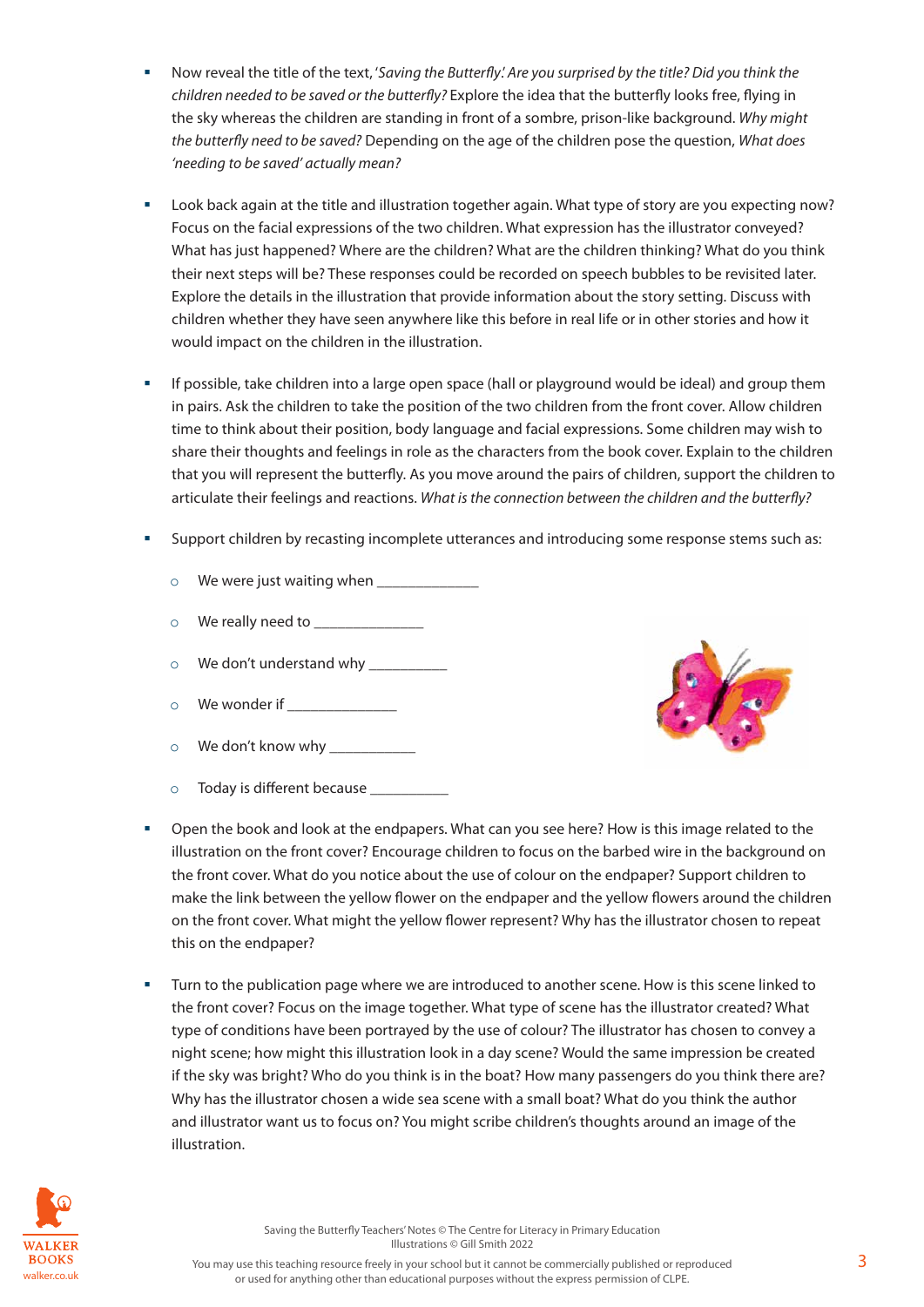- *Are you wondering anything else about this image?* Allow children some time to discuss the image with a talk partner or within a small group. Share the front cover again and encourage children to make links. *What might it suggest about the story inside the book?* Encourage the children to share their ideas about the narrative they think will unfold in this book.
- Turn to the first double page spread of the book. What do you notice about the size of the writing? Why has the author chosen to print the statement, **There were two of them left in the boat** in a larger size text? Read the first statement again. What does **of them** tell us about the passengers of the boat? Read the remainder of the text on this double page spread aloud and take time to reflect. What do we know about the two children now? Why do you think the writer chose to display the sentence **But they did** by itself? Focus the children on the illustrations across the double page spread. What do you notice about the use of colour? How many new characters can you see? What are they all doing? What is the lady with the dog doing? Is she travelling towards the children or away from them? How can you tell that the lady with the orange hat was prepared to help the children? Look at the girl who has the blanket around her. Why are her feet pointing inwards? Does this tell us more about how she might be feeling? Have you ever felt like this?
- Children may ask questions about why the children were travelling in a boat. You will know if it is appropriate to share information regarding refugees travelling to seek aid in other countries.
- Turn to the next double page spread. Before reading the text, ask children to look closely at the illustration. *What can you see? Do you think this is a safe place? What do you notice about the illustrator's use of colour on these pages?* Draw attention to the yellow flowers growing amongst the wired fence again. *What is the significance of the yellow flowers again? Could they represent something for the theme of this story? What do you notice about the relationship between the sister and brother on this page?* Read the text on the double page spread and focus on what new information we have about the children and their situation. *How does the text show us that the elder sister is taking the role of the protector?* The text tells us that the children have been rescued and helped. However, they have been given a broken house. *Have they really been rescued? Can you be rescued by something that is broken? Are there any links between the title of the book 'Saving the Butterfly' and the idea that the children have been rescued?*
- Turn to the next double spread. *Why does the bed look so huge? What do you notice about the children's belongings?* Encourage children to observe that the siblings have taken off their shoes, socks and hat and stored them tidily. There is only one cup, yet there are two children. *What does this tell us about the situation that the children are in?* Focus on the blanket – recap that the lady who rescued the children at the boat wrapped the eldest child in this blanket. *What feeling might this blanket represent?* Encourage children to relate the comfort a blanket brings to their personal experiences of things that bring them comfort so that they might begin to view the blanket as a loyal friend, company, protection and almost like a hug for the children. These ideas could be discussed as a class – *how could the blanket be a hug for the children?*
- Read the text aloud. Invite the children to reflect on the eldest child's assertion that they are **lucky**. What does she mean? Does she really think this? Do the children agree with her? What do they think the youngest thinks of this? How can they be lucky? Ask the children to consider what they would like to say to her. Arrange a hotseating activity in which you take on the role of the eldest children and the children are offered the opportunity to ask her questions or share their words of comfort, advice and hope. After the activity, ask the children to close their eyes and imagine what might be on the next double page spread.

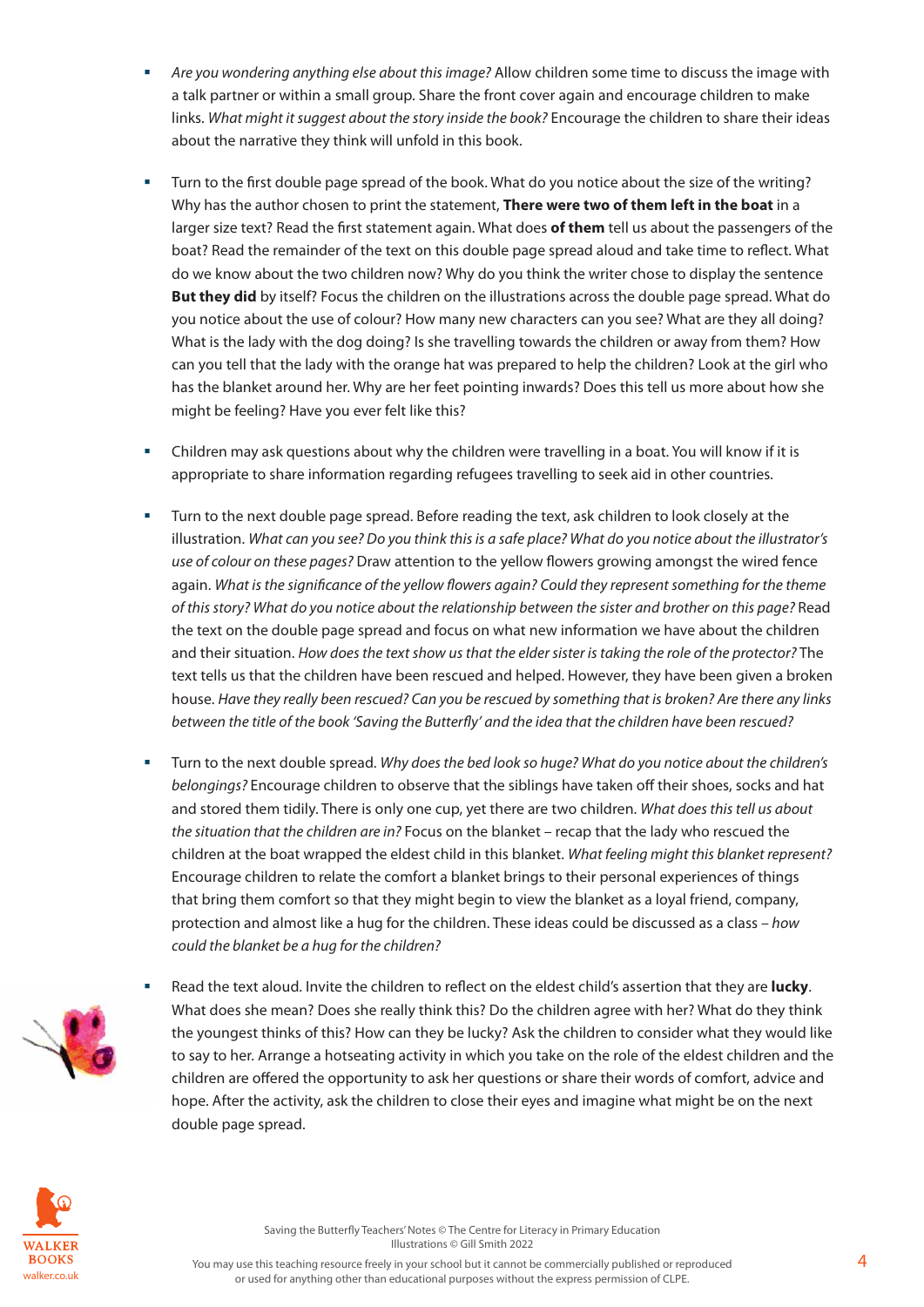- Turn to the next double page spread and read the text aloud, starting with **Months went on.** Display a large version of this page. Choose a coloured marker and ask children to identify all of the information that shows how **the little one** felt (**strong, laughed, hardly ever thought about the time before**.) Read aloud the text you have highlighted. *How does the illustration of the little one match these descriptions?* Repeat the activity for **the bigger one.** Focus on the text **Over her mind a shadow fell, while a squeezing in her chest made it sometimes hard to breathe.** Focus on the responsibility that the eldest child feels and the pressure that comes with this. Reflect on the illustration and how the children have tried to make their broken house a home. Yellow flowers are now featured in the children's room. *What does this mean to you as the reader?* The text tells us how the bigger one feels. *Why has the illustrator chosen to wrap her in the blanket holding the toy rabbit?* Remind children that the little one was carrying the toy rabbit when he was rescued from the boat on the first double spread. Discuss how the illustrator may be reminding us as the reader that she is still a child. *How does this make us feel about her?*
- Read the next double spread page to the children. Explore with the children that we are now introduced to the butterfly for the first time. *Why does the little one bring the butterfly inside? Discuss the body language of the bigger one. What does this tell us about what she is thinking, how she is feeling or her state of mind?* Recap the pages read so far and allow children time to piece together the relationship between the siblings. *Why do you think the author has not shared the children's names? What does this tell us about their identity? Does it make them less/more important because we do not know their names? What does having a name actually mean? Have the children somehow lost some of their identity? As a reader, do you want to know their names? Bring the children back to focus on the butterfly again. Do you think the butterfly will fix the broken home? The book is called Saving the Butterfly, what do you think will happen?* Display a large outline of a butterfly and scribe the children's predictions inside.
	- Look at the next double page spread. Display the front cover again and ask the children to look for similarities and differences between the two illustrations. Display a Venn diagram where the first circle is labelled 'front cover' and the other 'double page spread.' Record the children's similarities and differences in the Venn diagram. Focus on the two siblings – they are wearing the same clothes but standing the opposite way round. They are not holding hands in this image, instead the little one is clinging to the bigger one's arm. *What does this change tell us about their relationship?* Contrast the butterfly too – on the front cover we can see the butterfly's eyes looking down towards the children yet on this illustration we cannot. *Has the butterfly turned away from the children on this page? What is this illustration telling us as the reader?* Read the text to the children. *Are you surprised by the butterfly's behaviour? What does the language used to describe the butterfly tell us about the butterfly?* Write the words **battered, smashed** and **panicking** on the board. *What do these three words have in common?* Revisit the thought bubbles that the children completed before starting the book where they recorded words to describe butterflies. *Did you imagine these three words?* Return to the text. Explore the bigger one's words **"Give it space. Give it time."** and what the children think she means by this. *Do they think she is referring only to the butterfly?* Bring the children back together and ask them whether they think the butterfly will leave. Take a class vote and allow children to share their thoughts and opinions.
- Turn to the next double page spread and allow children time to digest the illustration. Without any discussion, read the text to the children. *What is the butterfly doing?* Allow the children to work in pairs or small groups to dissect the language and illustration. Encourage children to share their ideas with the rest of the class. Support children with prompts if necessary: *Is the butterfly their friend or foe? Is the butterfly really angry? Has the butterfly got a cunning plan? Does the butterfly need saving now? Will the butterfly save them?*

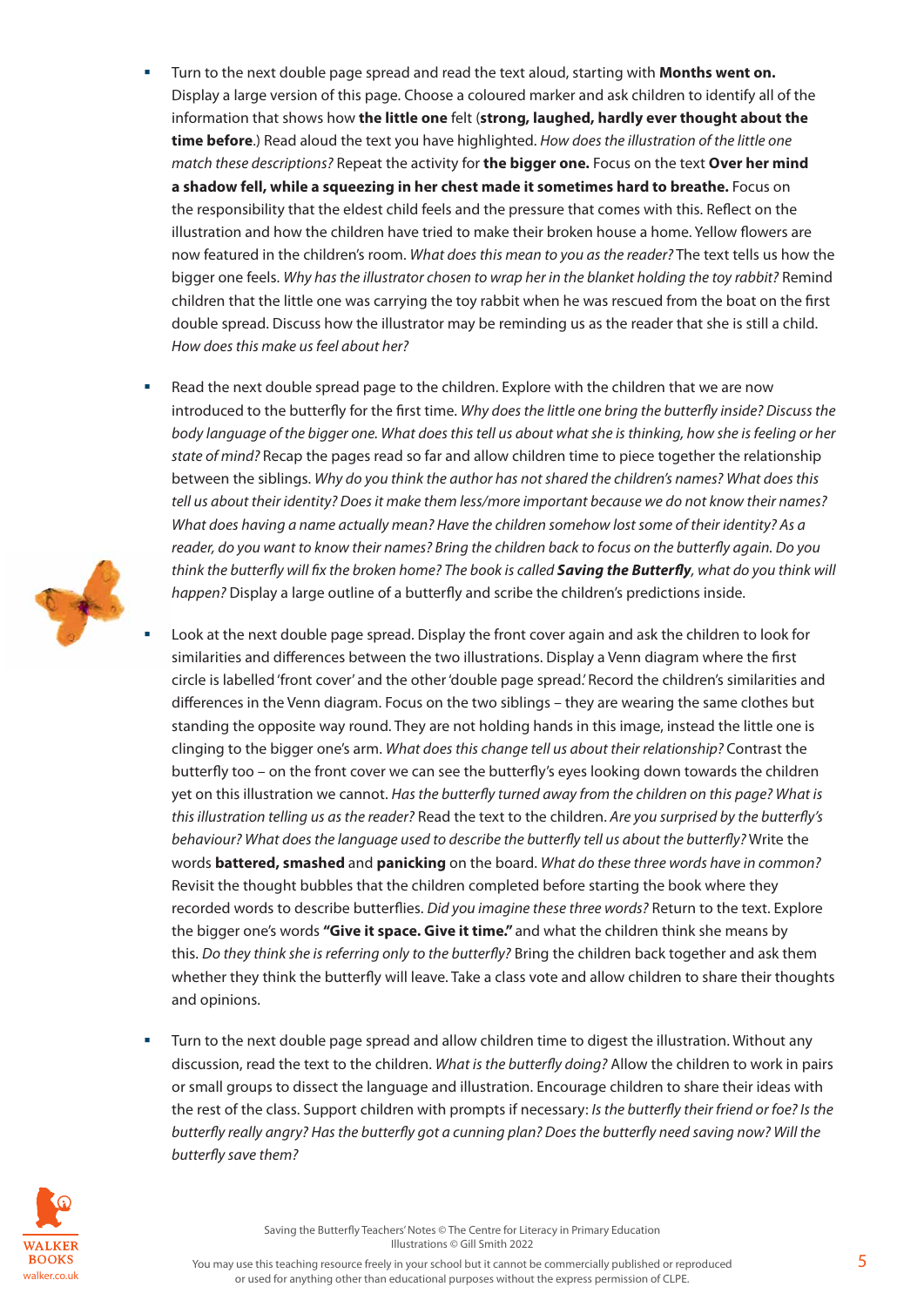Return to the text and identify that the butterfly is **tired and settled.** Explain that the butterfly reacts when the small one tries to capture it. *What will happen next? Will the bigger one go outside?*

 Turn to the next double page spread but this time **conceal the text.** Invite the children to share their

- 
- responses to the illustration. *Do you think the bigger one has gone outside? What is your reaction to this illustration?* Discuss how the girl is the focus of the illustration and the butterfly is now small. Ask children to share their ideas. *What do you think the text on this page could be?* Give children time to talk about or write the missing text from this page to share with each other. After sharing their ideas, reveal the text and read it aloud to the class, inviting their reactions. Focus on the opening line, **"I can't," said the bigger one. "Not yet."** Emphasise the reading of the words **"Not yet."** *What does this tell us about her? Is she changing how she feels about going outside? Is the physical step of walking outside more than just going out? What will going outside mean to her? If his sister goes outside, what will it mean to the little one? Reread the text. Has your opinion of the butterfly changed? What role has the butterfly got in this scene?* Display some words on the board: loyal, protector, support, friend, mentor, lifeline, enemy, questioner, betrayer and comforter. Read the words and clarify the meaning of any unfamiliar words. Ask the children to choose some words and consider the role of the butterfly. Give the children time to feedback their reasons for the butterfly as a friend, for example, or even an enemy.
	- Share and read the text from the next double page spread **without the illustration** from, **She wasn't ready to go**… up to … **from the dark safety of the broken house.** (display the original double page spread without the illustration so children can see where the text was positioned). Ask the children to summarise what happened in this part of the text. *Why has the author described the butterfly as 'pesky?' How does the mood change in this text? Are you satisfied as a reader?* If possible, give children an outline of the double spread page and allow them time to sketch/write the scene. Children could talk through their ideas and how they used clues from the written text to help them to decide what to draw. Share the original illustration and give children time to digest the images. *Why has the bigger one left the teddy on the bed? Does this tell us that she has confidence to go out alone? How is the blanket used in this image?* She is no longer wrapped in it, instead she is dragging the blanket. *Does this mean that she doesn't need it fully now but is not ready to let it go? How is the bigger one standing?* Remember her feet pointing inwards on the first double pages, now she stands differently. *How would we describe her feelings now? Does this mean that she is stronger? What role might the butterfly have had? Why do you think that yellow flowers have been included again?*
	- Read the last section from, **The butterfly didn't look back…** to the end. *What does this section indicate about the mood of the story?* Support children to articulate that the bigger one needs to go back inside and deal with her shadows. Although she has made progress, she still needs to deal with her memories and broken home. You could hotseat the bigger one at this point in the story – choose a child to take on the role or an adult could do this again. Children could ask her questions or offer her advice, as before.
	- Display the next two double spreads (**Just then the little one saw her** and the double page spread of the children hugging) for the children to reflect on and read the text, gathering their initial reactions to these pages? *What is the little on carrying? What is the significance of this? How does the rainbow join light and darkness/two siblings? What might the siblings be thinking as they hug? What is the significance of the abundance of yellow flowers in the background of the hug?* After collecting the children's thoughts on these pages, ask them if they think this is the last page. *If this is the final page, are you satisfied with the ending?* Children may comment on the butterfly; they may want to know how its story also ends. Read the text again, **Just then the little one saw her. And he called her too. She didn't know if she could reach him as the rainbow faded.**

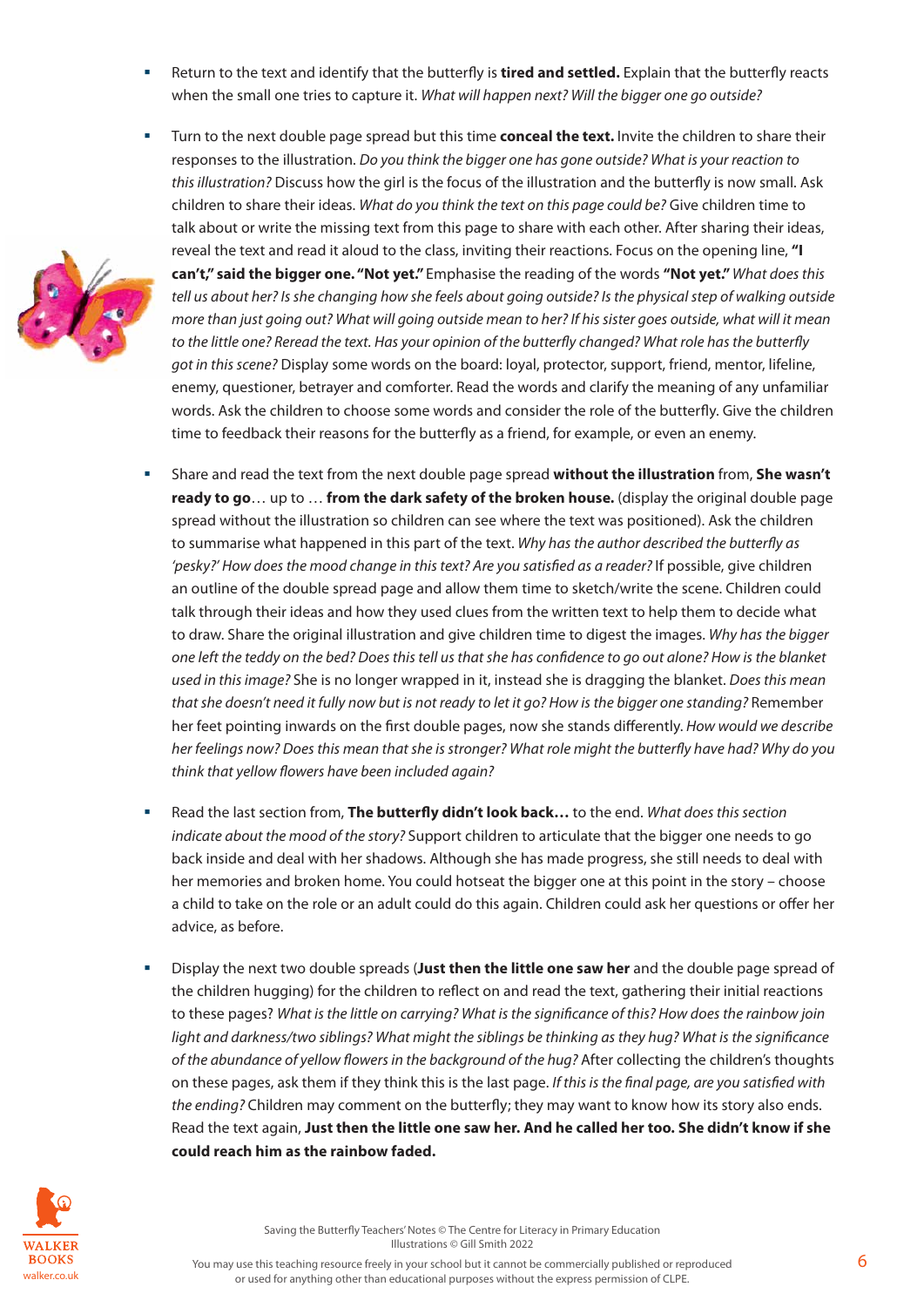- Share the final double page spread with the children and read the sentence, **But that day she did.**  Invite the children to share how this makes them feel? How do they feel for the characters feel in this moment?
- Give the children an opportunity to explore the illustration in more detail and make a list of everything they can see in it. Encourage them to look for the little one; the bigger one; the blanket; the bunny; the yellow flowers and the butterfly. Support children to explain how there is now an abundance of colour and fun even though the grey buildings are present and the barbed wire fencing. Look back eight double page spreads where we see the small one in the tyre swing. Point out the tyre swing in this picture. *Was this huge array of fun the view the bigger one always had?* Explore how creative the children in this illustration have been with equipment. *Are all the children feeling the same way and having fun?* If the children haven't already noticed her, draw attention to the girl peering round from behind the tree on the left. *What do they think she is thinking and feeling? Why has the illustrator chosen to place her on the same page as the siblings with the other children playing on the*  right-hand side of the spread? What does this suggest about the siblings' relationship to each other as well *as the role this girl could play in their lives to come?*
- Share the final end paper with the children. Remind children of the first end paper. Encourage children to make verbal comparisons and comment on why the illustrator has made those choices. *What is different at the end of the book? How has the illustrator managed to explain that without words?*

## **Revisiting the story as a whole**

- Come back to the book and re-read the story again as a whole. Provide the children with time to reflect on the story throughout. Pose questions that will allow the children to explain and justify their opinions about the story, engaging them in books talk and deeper reader response:
	- o What did you like about this story? What did you dislike? Why? Does it remind you of anything you know in real life or other stories? Do you have any questions? Does anything puzzle you?
	- $\circ$  Why do you think Helen Cooper wrote this story? What was she trying to do? Why do you think she chose the title 'Saving the Butterfly'?
	- o What would you describe as the main themes of this story? Does the story have a message for us as readers?
	- $\circ$  From whose viewpoint was the story told? Where were we placed as readers in the story? Did our viewpoint remain the same or change at all? Who did you feel closer to – the bigger one, the little one or the butterfly? Why?
	- o What was the purpose of the blanket? What was the main role of the butterfly? What else do you feel played a significant or symbolic role in this story?
- The children may talk more about some questions than others. If the children show a particular interest in a character or object – revisit the book and track the character or item throughout. For example, if you were tracking the blanket, you might complete a grid like that below as a shared activity, discussing the significance of the blanket throughout. Children may repeat this tracking process for the toy rabbit or yellow flowers.



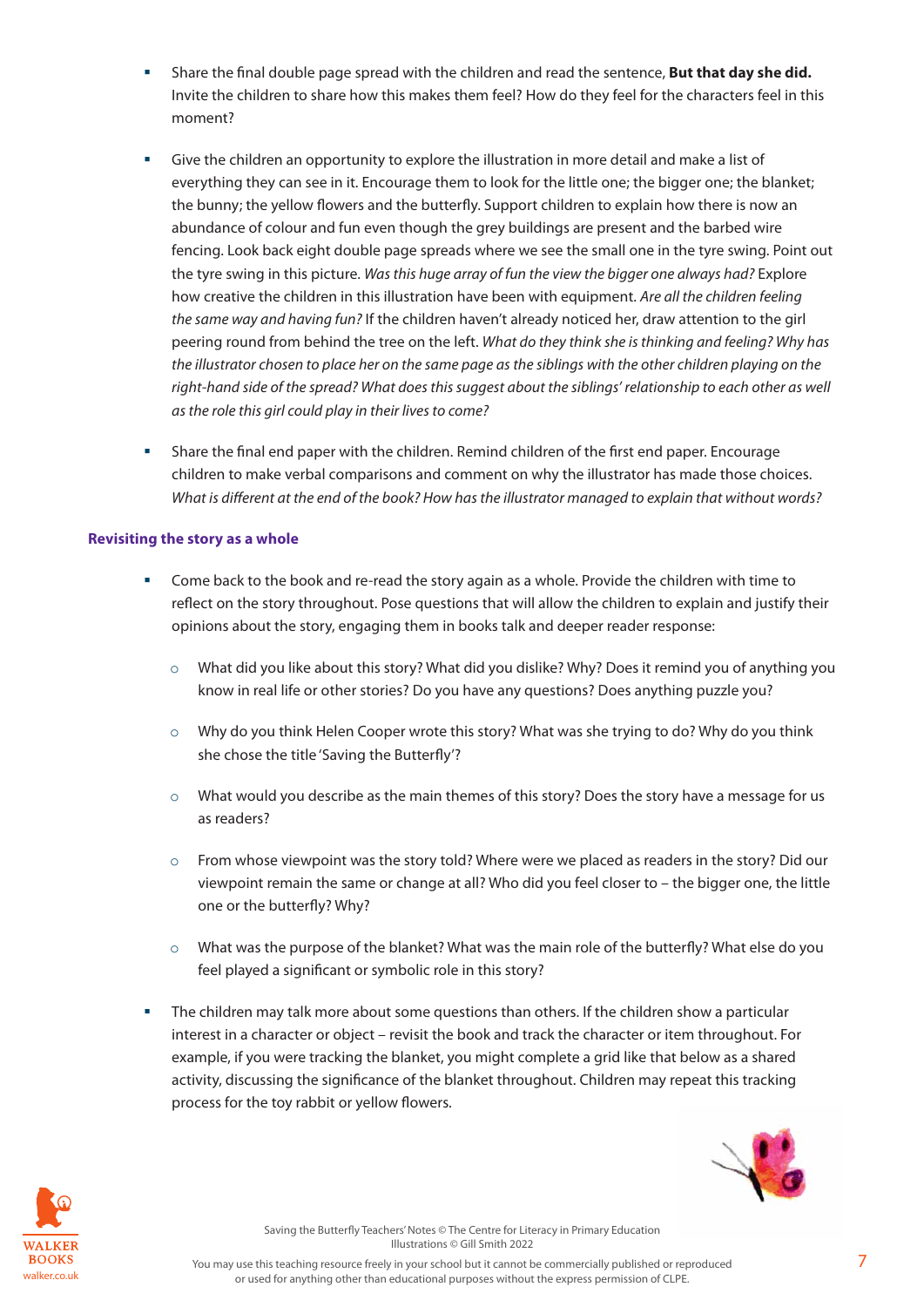|                | Lady rescues the children – gives the bigger one<br>the blanket.       | Blanket is wrapped around the bigger<br>one's shoulders.                                            |
|----------------|------------------------------------------------------------------------|-----------------------------------------------------------------------------------------------------|
| $\mathcal{P}$  | Children are walking to their new broken home.                         | Blanket is now draped around both chil-<br>dren as they walk.                                       |
| 3              | Children are in bed.                                                   | Blanket is covering both of them.                                                                   |
| 4              | Bigger one is looking out the broken window at<br>her younger brother. | Blanket is draped around her shoulders.                                                             |
| 5              | Younger one runs inside with the butterfly.                            | Blanket is covering the bigger one-<br>wrapped round her like a tent.                               |
| 6              | Bigger one goes outside for the first time.                            | She is dragging the blanket in one hand -<br>it is trailing on the floor.                           |
| $\overline{7}$ | Younger one runs towards bigger one.                                   | Blanket is covering one shoulder and she<br>is holding a corner of it as it trails on the<br>floor. |
| 8              | All of the children are playing.                                       | The blanket is spread out on the floor for<br>children to sit on.                                   |

 Recap the message about taking the first step to face your fear. Explore the view that the first step can often be the hardest. Children may want to share experiences where they have taken the first step to face their own fears. Be prepared to share your own in the first instance.

#### **After reading, you could also:**

- **Provide an opportunity for children to debate if the girl saves herself or if it is a combination of her** younger brother and the butterfly too?
- **Provide opportunities for children to write the next part of the story.**
- Children could create some artwork in the style of Gill Smith, exploring pen, ink and painterly techniques.
- Find out more about the work and motivations of both Helen Cooper and Gill Smith as author and illustrator on their websites www.helencooperbooks.co.uk and www.gillsmithillustration.com
- Create collages using different media including natural art that depict how to take steps to face your fears.
- Depending on the age and maturity of the children, support the children to write letters to their local MPs or to the Home Secretary regarding the laws and treatment of refugee children. You can support them to find out more about how a letter like this might look and sound, and even begin an awareness campaign, through materials produced by recognised charities, such as Save the Children www.savethechildren.org/us/ways-to-help/become-a-fundraiser
- **Invite the children to write about the significance of everyday items blanket, a teddy and how they** can be a link between the past and the present. Children could choose an object that is important in their lives and explain why.





Saving the Butterfly Teachers' Notes © The Centre for Literacy in Primary Education Illustrations © Gill Smith 2022

You may use this teaching resource freely in your school but it cannot be commercially published or reproduced walker.co.uk **or used for anything other than educational purposes without the express permission of CLPE.**